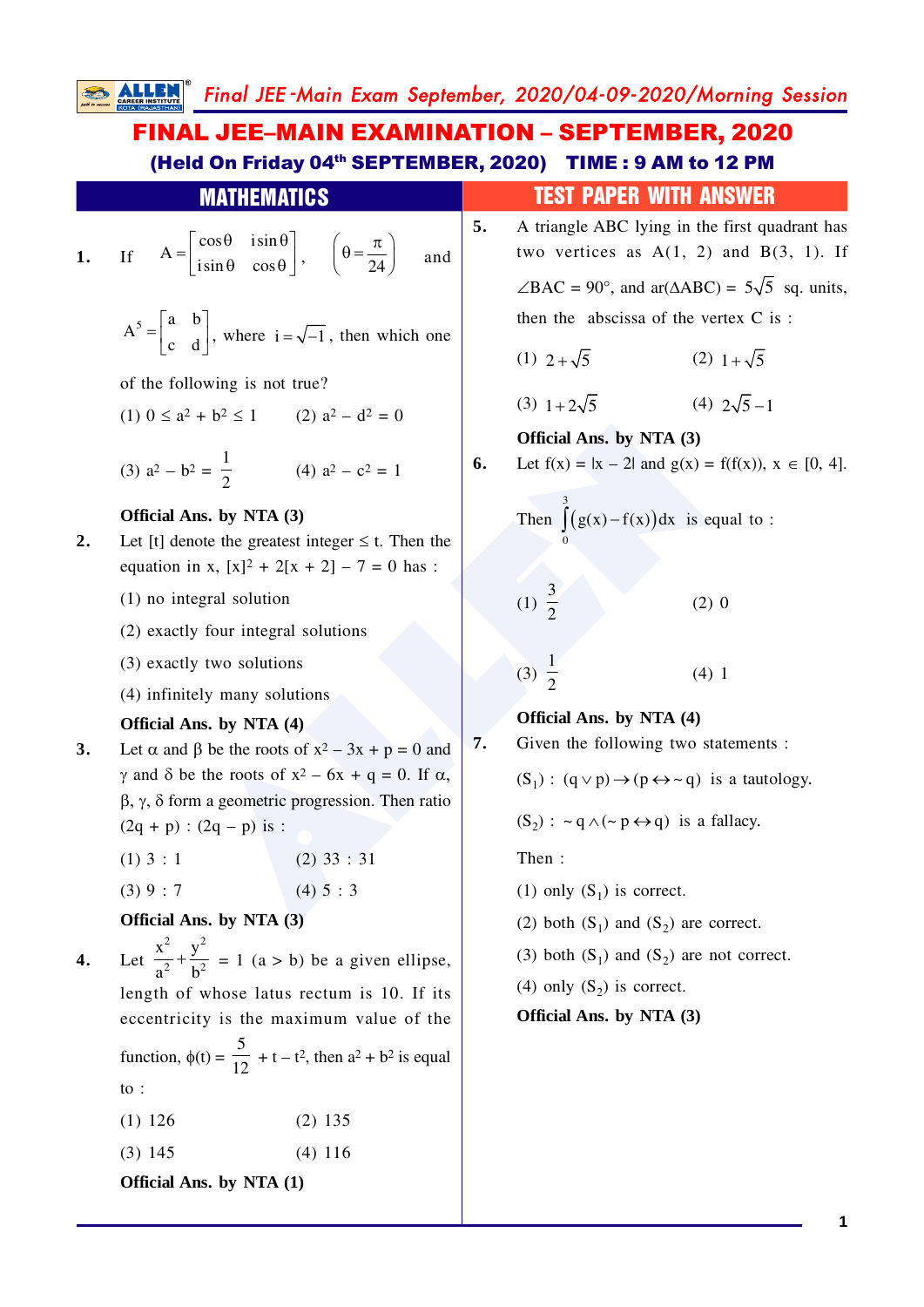## Final JEE -Main Exam September, 2020/04-09-2020/Morning Session

- **8.** Let P(3, 3) be a point on the hyperbola,
	- 2  $\sqrt{2}$ 2  $h^2$  $\frac{x^2}{a^2} - \frac{y^2}{b^2} = 1$ . If the normal to it at P intesects

the x-axis at  $(9, 0)$  and e is its eccentricity, then the ordered pair  $(a^2, e^2)$  is equal to :

(1)  $\frac{9}{2}$ , 3  $\left(\frac{9}{2}, 3\right)$  (2)  $\left(\frac{9}{2}, 2\right)$  $\left(\frac{9}{2}, 2\right)$ (3)  $\frac{3}{2}$ , 2  $\left(\frac{3}{2}, 2\right)$  (4) (9, 3)

#### **Official Ans. by NTA (1)**

9. Let 
$$
f(x) = \int \frac{\sqrt{x}}{(1+x)^2} dx
$$
 ( $x \ge 0$ ). Then  $f(3) - f(1)$ 

is equal to :

(1) 
$$
-\frac{\pi}{6} + \frac{1}{2} + \frac{\sqrt{3}}{4}
$$
  
(2)  $\frac{\pi}{6} + \frac{1}{2} - \frac{\sqrt{3}}{4}$   
(3)  $-\frac{\pi}{12} + \frac{1}{2} + \frac{\sqrt{3}}{4}$   
(4)  $\frac{\pi}{12} + \frac{1}{2} - \frac{\sqrt{3}}{4}$ 

#### **Official Ans. by NTA (4)**

**10.** A survey shows that 63% of the people in a city read newspaper A whereas 76% read newspaper B. If x% of the people read both the newspapers, then a possible value of x can be:

$$
(1) 65 \t(2) 37
$$

 $(3) 29$   $(4) 55$ 

#### **Official Ans. by NTA (4)**

11. Let 
$$
u = \frac{2z + i}{z - ki}
$$
,  $z = x + iy$  and  $k > 0$ . If the curve

represented by  $Re(u) + Im(u) = 1$  intersects the y-axis at the points P and O where  $PO = 5$ , then the value of k is :

- $(1)$  3/2  $(2)$  4
- $(3) 2$  (4)  $1/2$

**Official Ans. by NTA (3)**

- 12. Let  $x_0$  be the point of local maxima of  $f(x) = \vec{a} \cdot (\vec{b} \times \vec{c})$ , where  $\vec{a} = x\hat{i} - 2\hat{j} + 3\hat{k}$ ,  $\vec{b} = -2\hat{i} + x\hat{j} - \hat{k}$  and  $\vec{c} = 7\hat{i} - 2\hat{j} + x\hat{k}$ . Then the value of  $\vec{a} \cdot \vec{b} + \vec{b} \cdot \vec{c} + \vec{c} \cdot \vec{a}$  at  $x = x_0$  is :  $(1)$  –30 (2) 14
	- $(3) -4$  (4) –22

## **Official Ans. by NTA (4)**

13. Two vertical poles  $AB = 15$  m and  $CD = 10$  m are standing apart on a horizontal ground with points A and C on the ground. If P is the point of intersection of BC and AD, then the height of P (in m) above the line AC is :

$$
(1) 20/3 \t(2) 5
$$

 $(3)$  10/3  $(4)$  6

## **Official Ans. by NTA (4)**

**IS. by NTA (1)**<br>  $\frac{1}{2} + \frac{\sqrt{3}}{4}$ <br>  $\frac{1}{2} + \frac{\sqrt{3}}{4}$ <br>  $\frac{1}{2} + \frac{\sqrt{3}}{4}$ <br>  $\frac{1}{2} + \frac{\sqrt{3}}{4}$ <br>  $\frac{1}{2} + \frac{\sqrt{3}}{4}$ <br>  $\frac{1}{2} + \frac{1}{2} + \frac{\sqrt{3}}{4}$ <br>  $\frac{1}{2} + \frac{1}{2} + \frac{\sqrt{3}}{4}$ <br>  $\frac{1}{2} + \frac{1}{2} + \frac{\sqrt{3}}{4}$ <br>  $\frac$ **14.** The mean and variance of 8 observations are 10 and 13.5, respectively. If 6 of these observations are 5, 7, 10, 12, 14, 15, then the absolute difference of the remaining two observations is :

$$
(1) 7 \t(2) 3
$$

$$
(3) 5 \t(4) 9
$$

**Official Ans. by NTA (1)**

**15.** The integral  $\left(\frac{x}{2}\right)^2 dx$  $\int \left( \frac{x}{x \sin x + \cos x} \right)^2 dx$  is equal to :

(where C is a constant of integration)

(1) 
$$
\sec x + \frac{x \tan x}{x \sin x + \cos x} + C
$$

(2) 
$$
\sec x - \frac{x \tan x}{x \sin x + \cos x} + C
$$

$$
(3) \tan x + \frac{x \sec x}{x \sin x + \cos x} + C
$$

$$
(4) \ \tan x - \frac{x \sec x}{x \sin x + \cos x} + C
$$

**Official Ans. by NTA (4)**